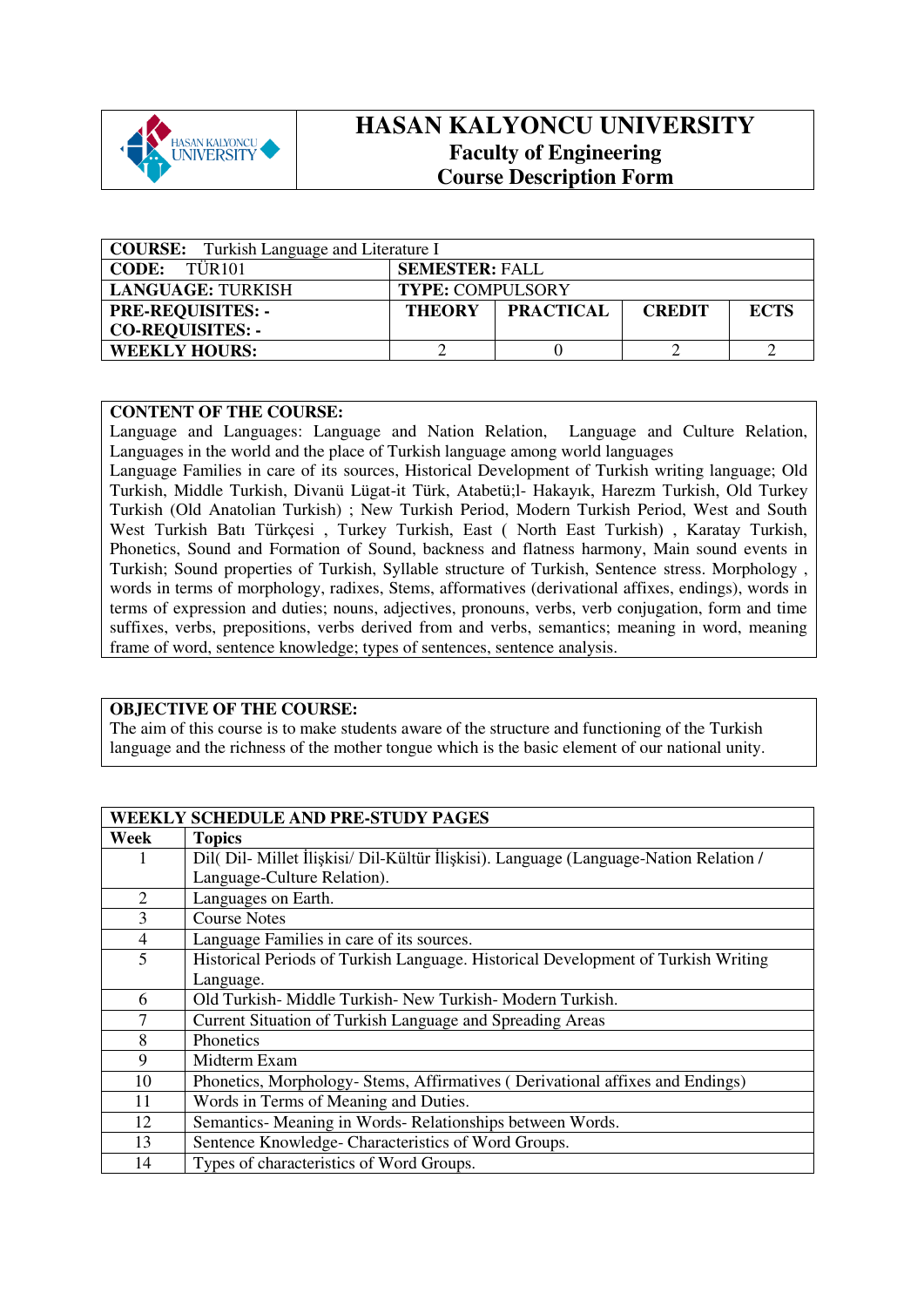## **TEXTBOOK:**

| <b>EVALUATION SYSTEM:</b>    |                 |                |  |  |  |  |
|------------------------------|-----------------|----------------|--|--|--|--|
| <b>IN-TERM STUDIES</b>       | <b>QUANTITY</b> | PERCENTAGE (%) |  |  |  |  |
| Midterm Exam                 |                 | 40             |  |  |  |  |
| Homework                     |                 |                |  |  |  |  |
| Laboratory works             |                 |                |  |  |  |  |
| Quiz                         |                 |                |  |  |  |  |
| Final Exam                   |                 | 60             |  |  |  |  |
| <b>TOTAL</b>                 | $\mathfrak{D}$  | 100            |  |  |  |  |
| <b>CONTRIBUTION OF</b>       |                 | 40             |  |  |  |  |
| <b>INTERM STUDIES TO</b>     |                 |                |  |  |  |  |
| <b>OVERALL GRADE</b>         |                 |                |  |  |  |  |
| <b>CONTRIBUTION OF FINAL</b> |                 | 60             |  |  |  |  |
| <b>EXAMINATION TO</b>        |                 |                |  |  |  |  |
| <b>OVERALL GRADE</b>         |                 |                |  |  |  |  |
| <b>TOTAL</b>                 | っ               | 100            |  |  |  |  |

| <b>COURSE CATEGORY:</b>        | PERCENTAGE (%) |
|--------------------------------|----------------|
| Mathematics and Basic Sciences |                |
| Engineering                    |                |
| <b>Engineering Design</b>      |                |
| Social Sciences                | 100            |

| <b>TABLE OF ECTS / WORKLOAD:</b>                           |                 |                           |                          |
|------------------------------------------------------------|-----------------|---------------------------|--------------------------|
| <b>Activities</b>                                          | <b>QUANTITY</b> | <b>Duration</b><br>(Hour) | <b>Total</b><br>Workload |
| <b>Course Duration</b>                                     | 13              |                           | 26                       |
| Hours for off-the-classroom study (Pre-study,<br>practice) | 14              | $\overline{c}$            | 28                       |
| Laboratory works                                           |                 |                           |                          |
| Mid-term                                                   |                 | $\overline{2}$            | $\overline{2}$           |
| Final examination                                          |                 | $\mathcal{D}$             | $\overline{2}$           |
| Homework                                                   |                 |                           |                          |
| Quiz                                                       |                 |                           |                          |
| <b>Total Work Load</b>                                     |                 |                           | 58                       |
| Total Work Load / 30                                       |                 |                           | 1.93                     |
| <b>ECTS Credit of the Course</b>                           |                 |                           | $\mathbf{2}$             |

|                                                                                                | PO1 | PO <sub>2</sub> | PO3 | PO <sub>4</sub> | <b>PO5</b> | <b>PO6</b> | PO <sub>7</sub> | PO <sub>8</sub> | PO <sub>9</sub> | <b>PO10</b> | <b>PO11</b> |
|------------------------------------------------------------------------------------------------|-----|-----------------|-----|-----------------|------------|------------|-----------------|-----------------|-----------------|-------------|-------------|
| LO1                                                                                            |     |                 |     |                 |            |            |                 |                 |                 |             |             |
| LO2                                                                                            |     |                 |     |                 |            |            |                 |                 |                 |             |             |
| PO: Program Outcomes   LO: Learning Outcomes<br>Values: 0: None   1: Low   2: Medium   3: High |     |                 |     |                 |            |            |                 |                 |                 |             |             |

| <b>INSTRUCTOR(S):</b>         | Ins. Sakine Hakkovmaz |
|-------------------------------|-----------------------|
| <b>FORM PREPARATION DATE:</b> | 22.05.2019            |